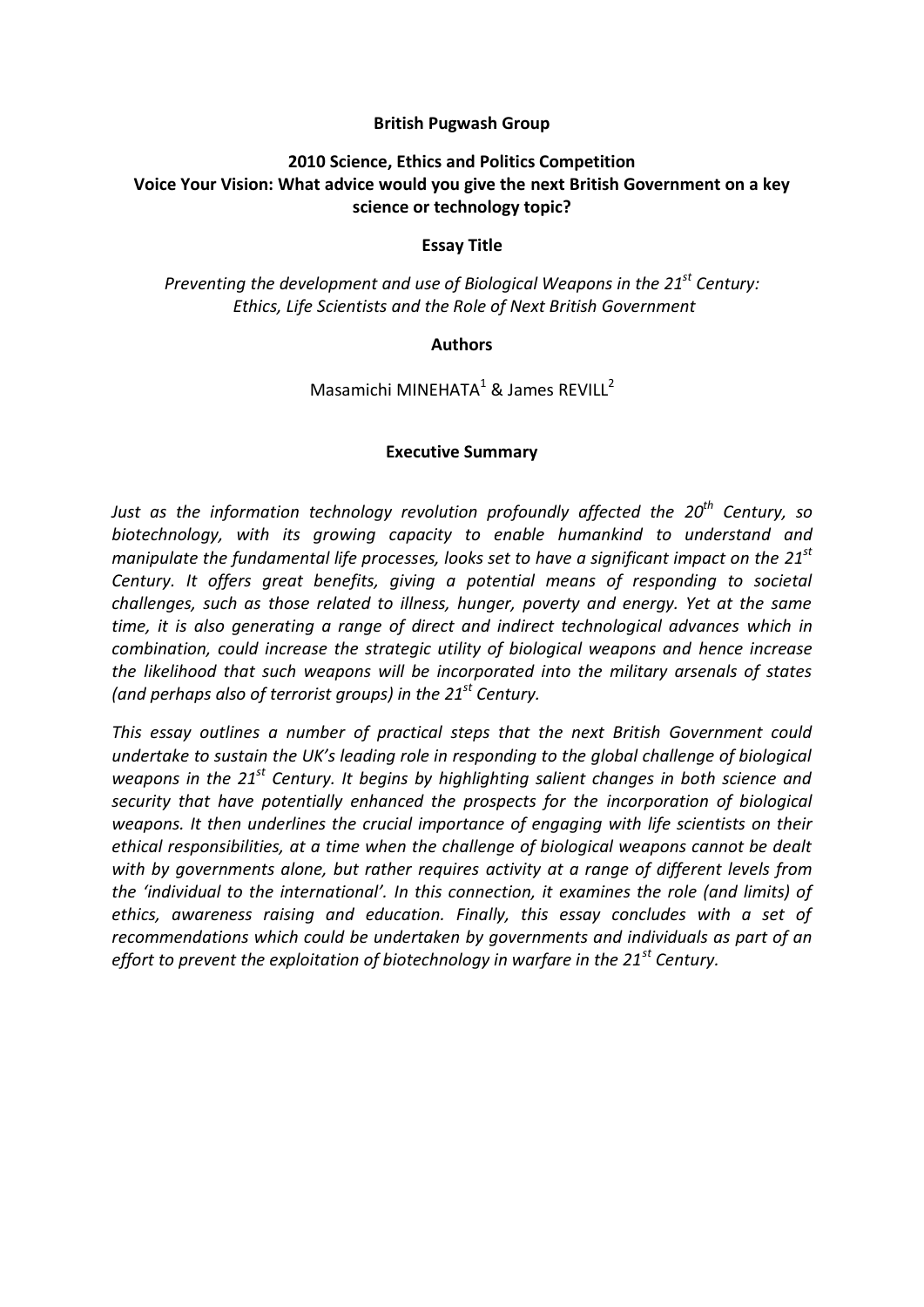#### **Changing Science, Changing Security**

Just as the information technology revolution profoundly affected the  $20<sup>th</sup>$  Century, so biotechnology, with its growing capacity to enable humankind to both understand and manipulate the fundamental life processes, looks set to have a significant impact on the 21<sup>st</sup> Century, and fundamentally change the nature and ownership of the life sciences. It is apparent that the life sciences are no longer the preserve of developed western states; but rather they are increasingly being acquired, for legitimate reasons, by a number of states across the globe, and are often located within the private sector. Because of the potential of what has been termed the 'new biology' to respond to societal challenges such as health, the environment, food production and even energy,<sup>3</sup> it is clear that the great majority of scientific research in this area cannot and should not be stopped. Indeed, the capacity of the life sciences to respond to many of the interlinked and interconnected challenges to security and stability  $-$  e.g. poverty, the spread of infectious diseases such as HIV/AIDS, Avian Influenza and climate change – means that we must avoid neo-Luddite agendas, but rather promote the globalisation of safe, secure and peacefully orientated biotechnology.

Yet these beneficial effects co-exist with a spectrum of technological advances which, taken together, give biology the potential to be applied as a weapon. Equally important are those seemingly indirect peripheral developments, which could potentially be malignly applied to create new biological weapons.<sup>4</sup> Three examples have frequently been cited of 'dual use' biological research – military/civil use (or more broadly peaceful/malicious use of science): $5$ mouse-pox IL-4 Synthesis;<sup>6</sup> research into the 1918 Spanish Flu virus;<sup>7</sup> and the creation of a synthetic polio virus "in just two weeks".<sup>8</sup>

In parallel with the changing landscape of the life sciences, there has been a significant shift in the fundamental nature of conflict, and the emergence of a new international security scene. Over the course of the Cold War, national security threats faced by the British Government remained primarily defined by "a known adversary and the threat of nuclear war and other weapons of mass destruction (WMD)".<sup>9</sup> In contrast, in the current post-Cold War, post 9-11 environment, the security challenges are much more complex, with a broadening of the categories of actors that are perceived as posing a threat to security, from an ideological block to a broader range of actors, including individual states, organisations or even individuals.

This is further complicated by profound change in the way in which security and conflicts are now conceived. The concept of security has been broadened as a result of a wave of new challenges, including violent acts undertaken or threatened by international terrorists, ethnic conflicts, illicit trafficking networks, and failed and/or persistently failing states. These issues are further compounded by a number of less palpable yet interlinked challenges, such as poverty, the spread of infectious diseases such as HIV/AIDS, Avian Influenza, and climate change.

Contemporaneously, there has been a fundamental shift in the nature of conflicts: tank warfare or naval battles are now rare. By contrast, what Kaldor describes as 'new wars' have become prevalent. In new wars, "battles are rare and [...] most violence is directed against civilians as a consequence of counter-insurgency tactics or ethnic cleansing [...]. They are wars where the distinctions between combatant and non-combatant, legitimate violence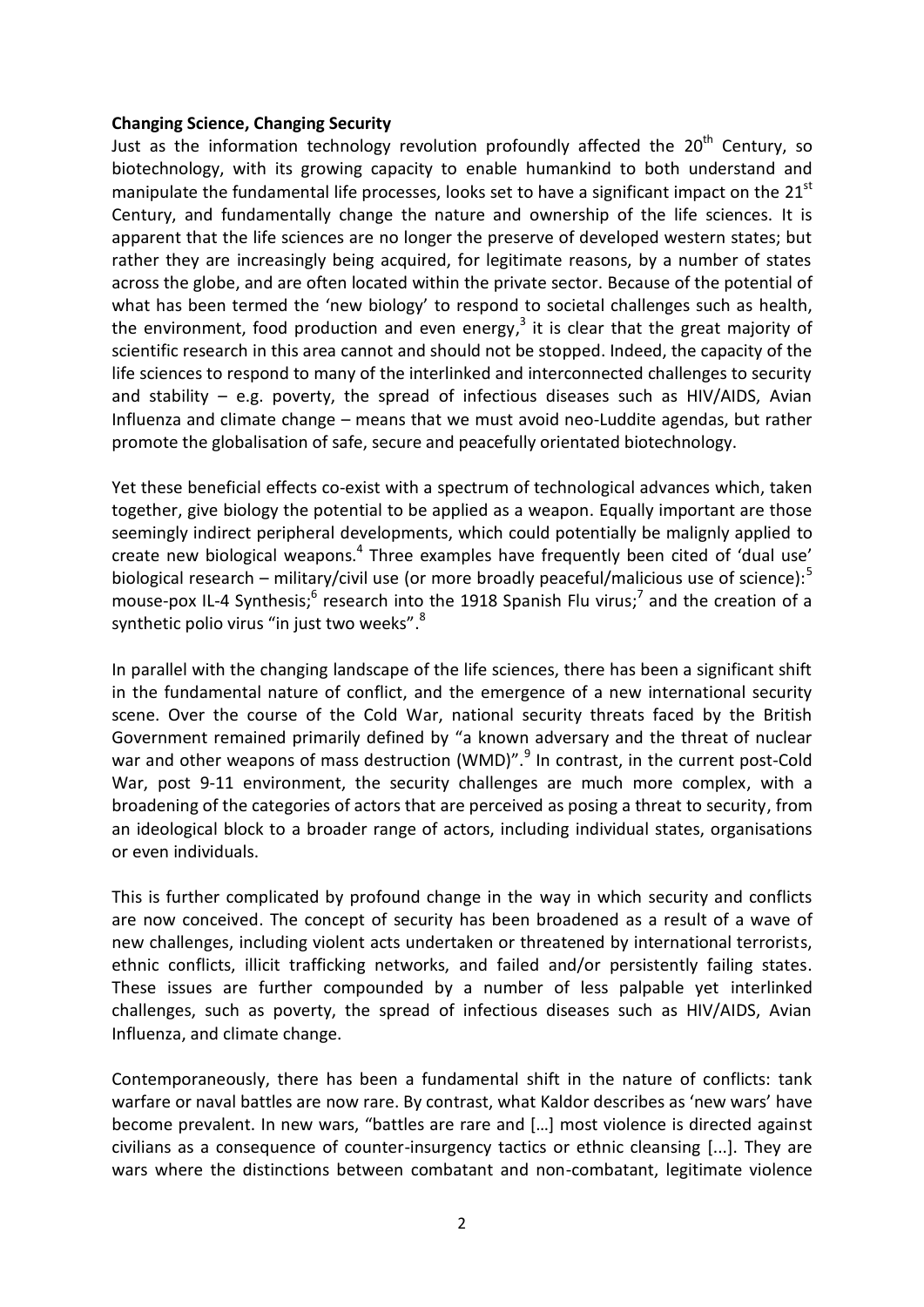and criminality are all breaking down."<sup>10</sup> The failure of conflicting parties in these 'new wars' to make these distinctions has the potential to generate several challenges to prohibitions on the use of biological and toxin weapons. $^{11}$ 

The experience of 'new wars' in the  $21<sup>st</sup>$  Century is pushing state actors towards new technological measures to enhance their war-fighting or riot control capabilities. Already states have begun investing extensive resources in re-equipping their military forces for conflicts that are "radically different from those envisaged in the cold-war era".<sup>12</sup> In the long term, frustration with existing warfare technology could shift the balance between the incentives and disincentives when considering novel biochemical means of waging warfare (including so called 'non-lethal' forms of warfare) to respond to short term challenges, $^{13}$ irrespective of their longer-term consequences for arms control and the longstanding, crosscultural moral taboo on biological weapons.

Given this analysis of the evolving scientific and security contexts, it is argued that the life sciences increasingly present a security/insecurity paradox. On the one hand, the life sciences are increasingly important in responding to the underlying causes of instability and insecurity around the world; yet on the other hand, advances in the life sciences, taken together, have the potential to create more effective tools of warfare and terrorism in the new wars that characterise the 21<sup>st</sup> Century.

#### **Ethical Role of Scientists in the Prevention of a Biological Weapons Future**

Whatever else<sup>14</sup> may be required to deal with the challenge of biological weapons, it is certain that greater engagement from life scientists will be required, and this will have to include a fundamental shift from the idea that science is 'value neutral' to the idea that scientists have to assume responsibility for their work. As the late Joseph Rotblat boldly stated in 1999, "This amoral attitude is in my opinion actually immoral, because it eschews personal responsibility for the likely consequences of one's actions".

Dealing with the challenge of biological weapons thus requires action at the level of the scientific community, as well as the maintenance of collective political will at the level of states. One critical expression of such collective will from the international community can be found in the solemn declaration of the Biological and Toxin Weapons Convention (BTWC), in which States Parties agreed firstly to "never in any circumstances to develop, produce, stockpile or otherwise acquire or retain [or use]... Microbial or other biological agents, or toxins whatever their origin or method of production"; and secondly, to begin the process of actively engaging and informing members of the life science community of their responsibilities.

#### **The Awareness Deficit**

Achieving effective and meaningful engagement requires scientists to be cognisant of the concerns of the security community and vice versa. Unfortunately, despite growing interest internationally in the concept of education on the 'dual use' problem, there has not been commensurate activity undertaken by states to deal with this challenge. Rather, there remains a deficit in life scientists' awareness of the concerns of the security community, the prohibitions embodied in the BTWC and indeed, about how research can be malignly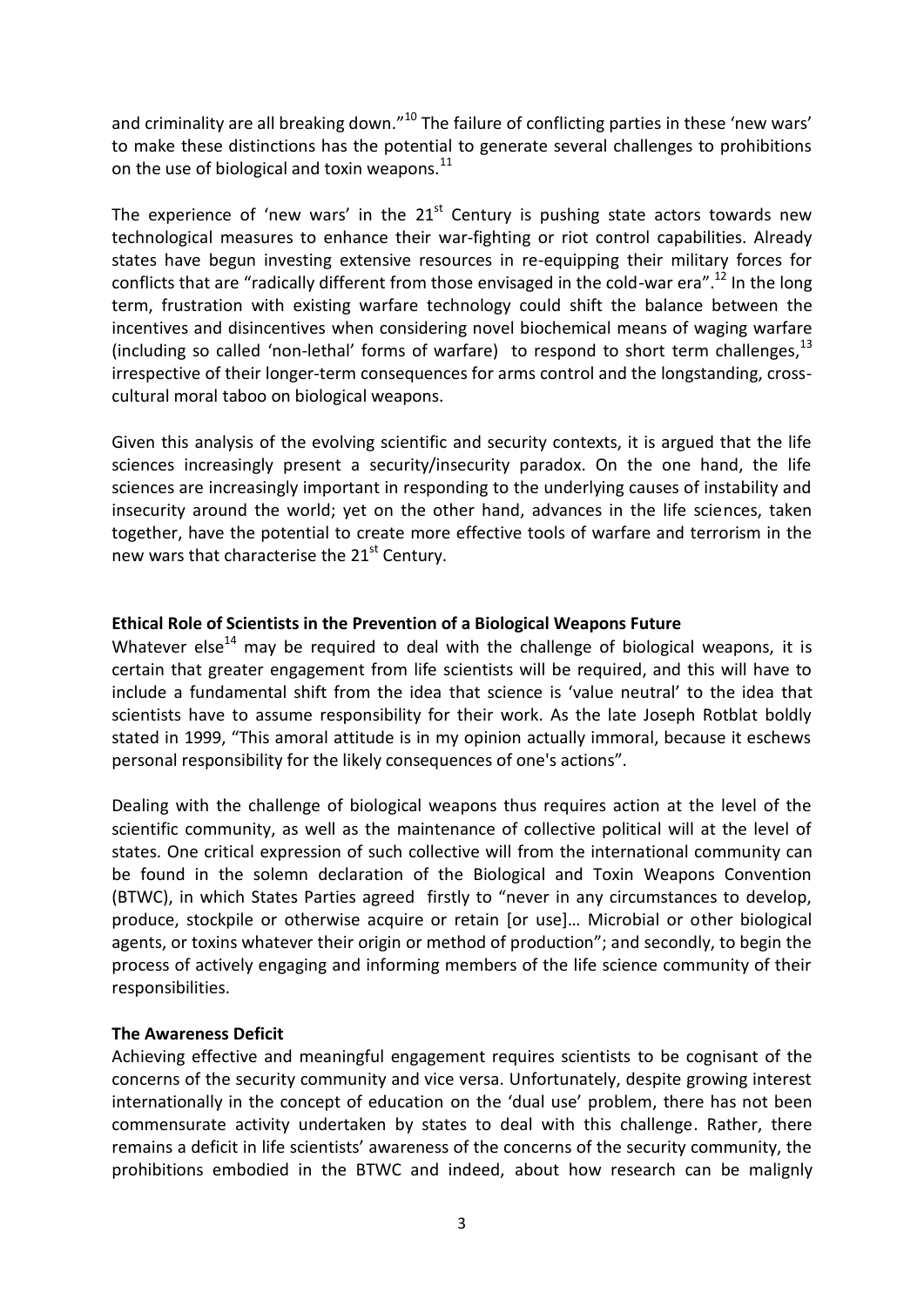applied. This deficit has been alluded to by a number of States Parties to the BTWC (particularly by Australia,<sup>15</sup> the UK and the Netherlands<sup>16</sup>) and in the work of academic and policy organisations. Indeed, surveys on biosecurity education in universities in Europe,  $17$ Japan $^{18}$  and Israel<sup>19</sup> have demonstrated the lack of education on dual use issues for life scientists, and have suggested that there are a number of obstacles to the introduction of such education, including:

- A shortage of space in the existing curricula;
- A lack of time and resources to develop new curricula;
- An absence of expertise and available literature on biosecurity education; and
- The existence of doubts over biosecurity education.

This view has been reinforced by recent research conducted in the UK, which has suggested that many (but not all) life science lecturers and course coordinators feel that topics, such as biosecurity, dual use and biological weapons, are either irrelevant or of limited relevance in a life science degree.<sup>20</sup>

#### **The Role (and Limits) of Ethics**

Notwithstanding the current weaknesses in biosecurity and dual use education in the scientific community, teaching on bioethics is relatively widespread, and this could play an important role in informing and shaping the perspectives of the community of life scientists. Unfortunately, in their current form, some though not all, of the bio- or medical ethical frameworks employed in teaching on the issue of biological and toxin weapons run counter to the legal and normative principles enshrined in the BTWC and the Geneva Protocol. Michael Gross for example, speaks of 'biodeterrence'<sup>21</sup> whereas Larry May<sup>22</sup> et al have quoted the language of Grotius who has suggested that the prohibition on biological weapons "originated with kings, whose lives were better defended by arms than those of other men, but are less safe from poison".

Ethics is not the same as law, and in contrast to empirical scientific research, ethics does not provide concrete answers. Rather, it remains a process that involves evaluating competing interests and factors without necessarily producing quantitative or incontrovertible answers. As Dr Vivienne Nathanson has said, "one of the many joys of bioethics is that it does not give final answers to questions but posits arguments and analysis for others to support or oppose".<sup>23</sup> In this regard, medical and bioethics could offer a pragmatic and practical space for building awareness at the level of life science students, yet at the same time requires a critical mass of literature and stronger analytical frameworks that are consistent with the broader legal and moral prohibitions on biological warfare.

#### **Dealing with Dual Use: Recommendations to the Next British Government**

Successive British governments have sustained a longstanding record of global leadership in dealing with the challenges of (chemical and) biological weapons which dates back to at least the aftermath of the First World War.<sup>24</sup> Given the challenges faced above, the next British Government needs to sustain this leading role in the early  $21<sup>st</sup>$  Century, not least because the UK remains one of the global leaders in the life sciences. This could be achieved by pursuing the following actions, which are discussed in more detail below.

1. Reaffirm an unequivocal renunciation of all biological and toxin weapons;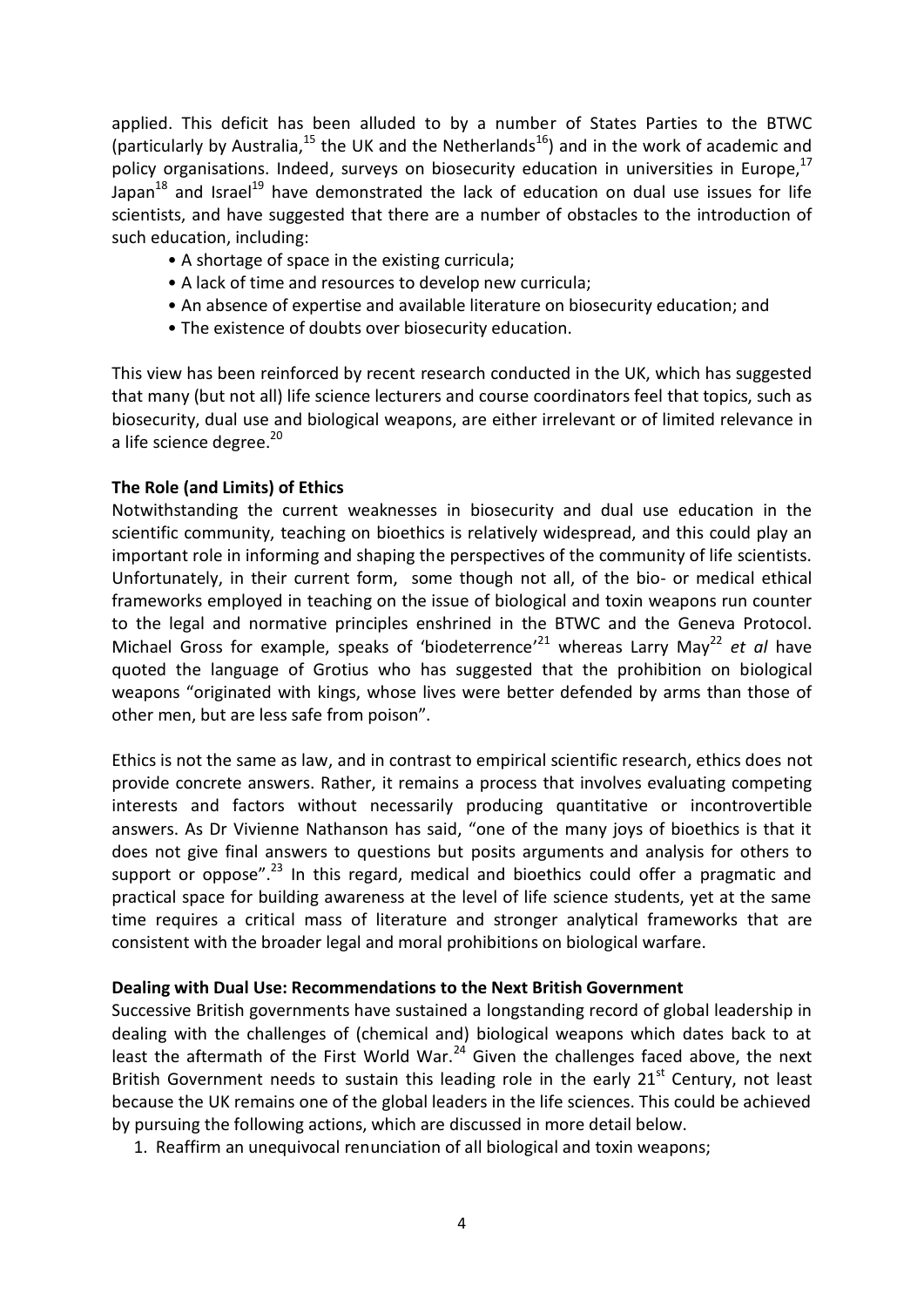- 2. Engender greater clarity on the role of biochemical incapacitants and other peripheral technologies;
- 3. Engender transparency (as far as possible), and also accountability, in biodefence activity, and encourage other states to do the same;
- 4. Engender a consensus on the feasibility of the compliance confirmation envisaged in the BTWC;
- 5. Encourage scientists to assume greater responsibility for their activities;
- 6. Encourage complementary bioethical and biosecurity education in higher education at a range of intervention points;
- 7. Promote safe, secure and peaceful life science research around the world.

These steps would maintain the British government's role as a global leader in dealing with the challenge of biological weapons at the level of states. It would also demonstrate leading by example, and exercise a top-down influence to stimulate a bottom-up effort to prevent the misuse of the life sciences, and build a 'culture of responsibility' amongst the life science community, both domestically and abroad.

## *1. Reaffirm an unequivocal renunciation of all biological and toxin weapons*

Successive British governments, regardless of political affiliation and context, have reaffirmed the prohibitions agreed under the BTWC and the Geneva Protocol. It will be important for the next British government to follow suit, and unequivocally and explicitly reaffirm its commitment under the relevant international treaties. Ambiguity on the part of any future British Government over this commitment would be highly damaging, and would send the wrong signals (regardless of intention) to other states.

# *2. Engender greater clarity on the role of biochemical incapacitants and other peripheral technologies*

Related to the above recommendation, it would be useful to engender clarity on, and seek consensus with other states parties to the BTWC, around the seemingly peripheral issues of so-called non-lethal incapacitating weapons (specifically peptides and bioregulators) and anti-materiel weapons, which can be considered as falling within the scope of the BTWC and the Chemical Weapons Convention. To date consensus on the position relating to these growing spheres of research has been based on assumptions, which may or may not be shared, and it remains questionable whether assumptions are a sufficient basis upon which to operate in the future.

## *3. Engender transparency (as far as possible), and also accountability, in biodefence activity, and encourage other states to do the same*

Biodefence is a legitimate undertaking under the BTWC, nonetheless, certain aspects of biodefence research appear to have pushed the boundaries of permitted research and begun to tinker with the 'dark art' of offensive weapons development. Because the rationale, necessity and context for offensively orientated research have been shrouded in secrecy, the lack of information has tended to send damaging signals to others states. Interpretation of such signals has historically been significant. As Guillemin has pointed out, "One frequent justification for developing strategic biological weapons was the suspicion that an aggressive enemy had already armed itself with similar weapons."<sup>25</sup> So it will be important to avoid pushing states into undertaking reciprocally ambiguous research, which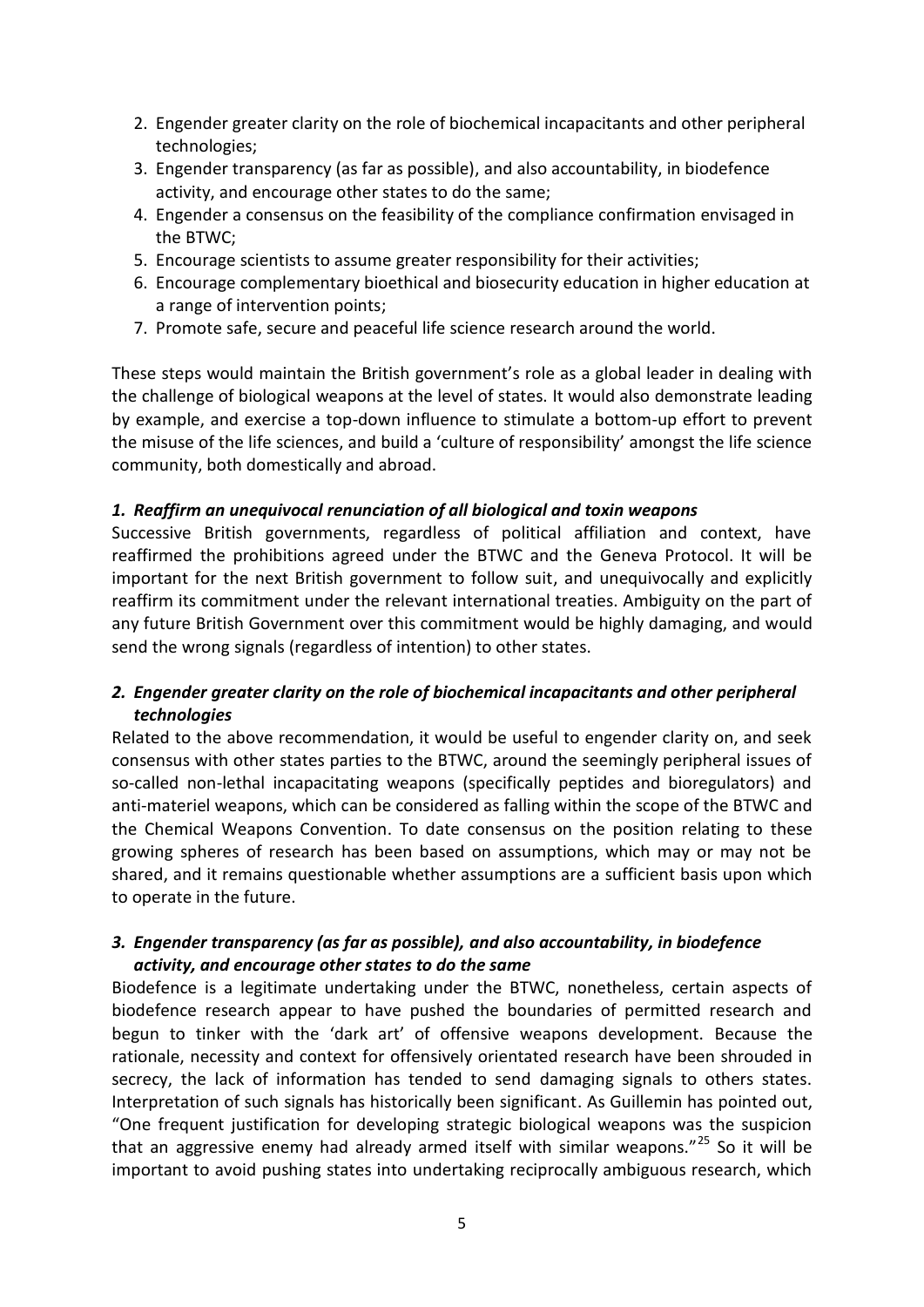could delve "even more deeply in shadows?"<sup>26</sup>, and in the longer-term spawn a biological arms race for humanity to lose.

## *4. Engender consideration on and consensus around the feasibility of compliance confirmation envisaged in the BTWC*

The issue of verification remains a divisive issue within the BTWC forum and the resurrection of the decade of work done under VEREX and the Ad Hoc Group on a Verification protocol would be difficult for both political and practical reasons. Yet, in 2006 States Parties managed to move past the "verification impasse"<sup>27</sup> and during the second inter-sessional process which is currently underway in the BTWC, conditions may be more conducive to begin an incremental process of constructing a mechanism through which compliance could, to some extent, be assessed. Any new process must seek to exploit both new scientific advances in detection technology but also the growing concerns of states around the world over the threat of biological weapons.

## *5. Encourage scientists to assume greater responsibility for their activities*

Beyond the assumption of a leading role at the international level, it will be important for the next British government to lead by example in terms of domestic policy at the level of individual scientists. Scientists have long presented the case that science, but particularly biology, is 'value neutral'. Although historically this may have been defensible, the acceleration of capacity to convert pure research into applied technology suggests that this is no longer an adequate response, and that scientists can no longer "eschew personal responsibility for the likely consequences" of their research.

## *6. Encourage complementary bioethical and biosecurity education in higher education at a range of intervention points*

One practical step that could contribute to building a sustainable culture of awareness and the assumption of greater responsibility amongst the next generation of life scientists would be through the promotion of complementary biosecurity and bioethics teaching within the academic life science curricula. This does not require a significant change in existing educational structures or syllabi, but rather the modest extension of university course content to include laws and regulations of direct relevance to scientists, as well as the dualuse nature of elements of life science research. Any activity must be developed through a process of engagement with life science academics and be complemented by activity at a range of different intervention points, particularly the life science literature and the criteria for funding of scientific research. Cumulatively activity at each of these intervention points over time is likely to build both best practice and resistance to engaging in offensive weapons activities.

## *7. Promote safe, secure and peaceful life science research around the world*

The achievements of biotechnology suggest that it would be wrong to deny states the right to exploit new technology to respond safely and securely to local challenges. In any case, there are serious limitations in the capacity of a state to control intangible exports, as is indicated by the impossibility of wholesale policing of the internet. Under these circumstances the best approach is to engage proactively in the peaceful exchange of scientific knowledge and technology, in order to promote safety and security standards and build relationships between scientific communities. This practice has had a remarkably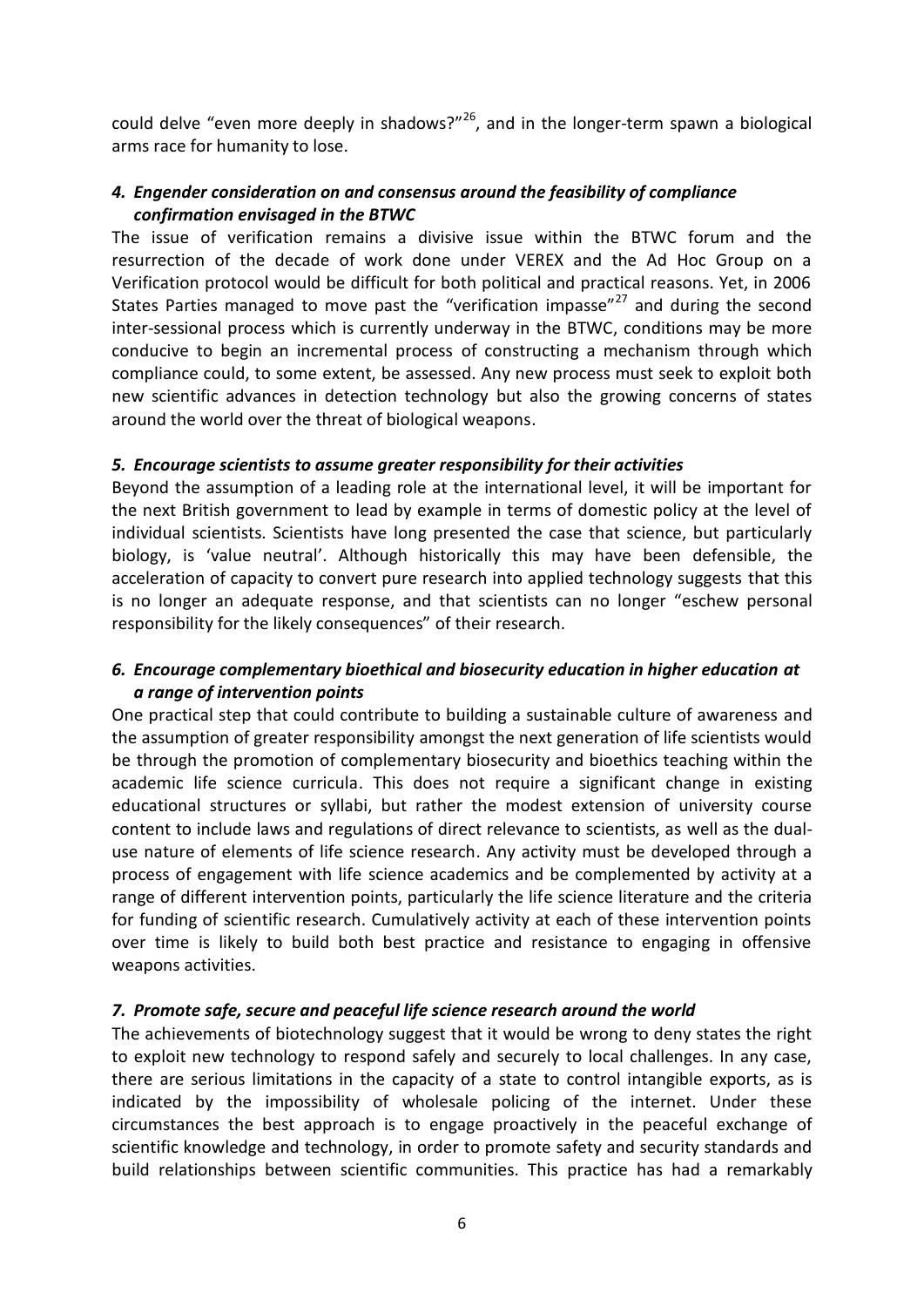fruitful history in terms of resolving ambiguities.<sup>28</sup> As the adage goes, "if you cannot beat them join them". Accordingly, the final recommendation is for the next British government to encourage a shift away from regarding the proliferation of 'dual use' expertise and technology by states as the mark of a pariah or a so-called 'rogue state'; towards emergence of a paradigm in which safe, secure and peaceful international scientific cooperation and bilateral scientific engagement becomes the mark of a paragon.

#### **Conclusions**

There have been profound changes in both security and the life sciences, so the next British government will need to wrestle with the complex scientific, ethical and political issues related to biotechnology and biological weapons. Preventing the growth of biotechnology is not an option; it would be both technically difficult and ethically irresponsible to deny states the means to respond to societal challenges. Accordingly, the next British government will need to consider how biotechnology can be subject to controls so as to ensure that it is safe and secure, and that it is only applied for peaceful purposes. This requires leadership at both the international and the national level. Internationally, the next British government could assume a leading role in dealing with biological weapons through building a consensus on the scope of the BTWC, the limits of biodefence and how compliance could be assessed. In addition, the next British government should also lead by example at the national level. This could be achieved through engaging and encouraging scientists to assume greater responsibility for their research activities, and promoting awareness-raising and educational strategies which will to build an ethical culture of awareness among the next generation of life scientists both in the UK and abroad.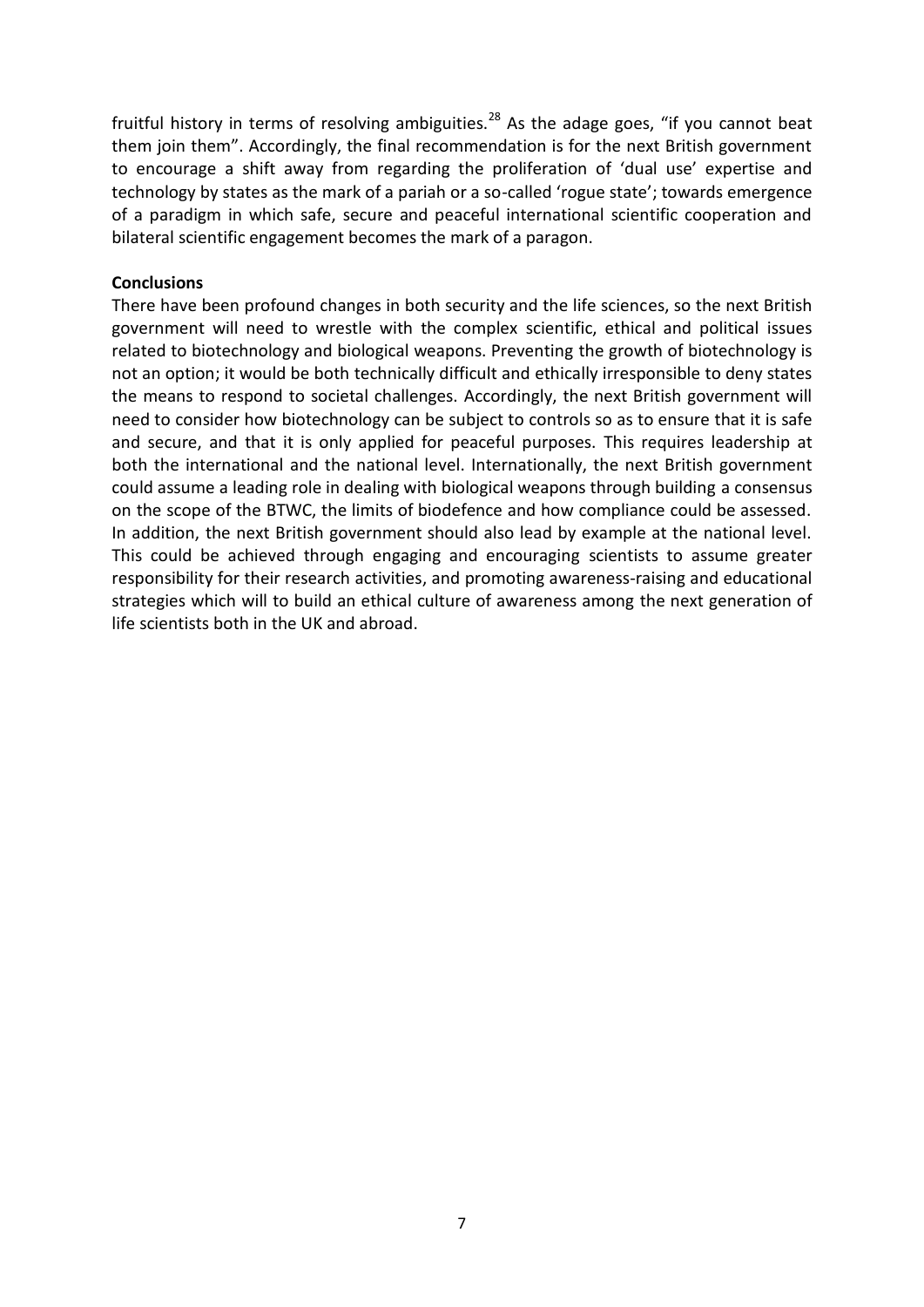## **References**

1

 $1$  Masamichi Minehata is a post-doctoral research fellow with the Department of Peace Studies of the University of Bradford, UK. From December 2010, he will be a Sasakawa Peace Foundation (SPF) Research Fellow with the Pacific Forum-Center for Strategic and International Studies (CSIS), USA. Contact [m.minehata@bradford.ac.uk](mailto:m.minehata@bradford.ac.uk)

<sup>2</sup> James Revill is a research fellow with the Harvard Sussex Program (HSP), Science and Technology Policy Research (SPRU) at the University of Sussex, UK and a consultant to the Landau Network-Centro Volta, Como, Italy. Contact [j.revill@sussex.ac.uk](mailto:j.revill@sussex.ac.uk)

<sup>3</sup> National Academies of Science [US] (2009) *A New Biology for the 21st Century: Ensuring the United States Leads the Coming Biology Revolution*, National Academies Press. Available from[: http://www.nap.edu/catalog.php?record\\_id=12764](http://www.nap.edu/catalog.php?record_id=12764)

 $4$  New capacities for delivering drugs: specifically developments in oral, aerosol and transdermal delivery, unlock new potentialities. Advances in understanding our RNA interference capacity similarly generate new potential for targeting biological weapons either at specific points in the body, or indeed hypothetically at specific genetic marker.

<sup>5</sup> National Academy of Sciences [US] (2006) *Globalization, Biosecurity and the Future of the Life Sciences,* Washington, D.C.: National Academies Press

<sup>6</sup> MacKenzie, D. (2003) "US develops lethal new Viruses", *The New Scientist* 29th October 2003, [Internet resource]. Available from:

<http://www.newscientist.com/hottopics/bioterrorism/bioterrorism.jsp?id=ns99994318>  $<sup>7</sup>$ BBC (2007) "Lethal secrets of 1918 flu virus", BBC News Thursday, 18 January 2007. Internet</sup> resource, available from:<http://news.bbc.co.uk/1/hi/health/6271833.stm>

8 Dispatches (2003) "Scientists build virus in just 2 weeks", *The Guardian*, Thursday November 20, 2003. [Internet resource], available from:

<http://www.guardian.co.uk/life/dispatch/story/0,,1088588,00.html>

<sup>9</sup> National Research Council (2009) *Global Security Engagement: A New Model for Cooperative Threat Reduction,* Washington, D.C.: National Academies Press

 $10$  Kaldor, M. (2005) "Old Wars, Cold Wars, New Wars, and the War on Terror", Lecture given by Professor Mary Kaldor to the Cold War Studies Centre, London School of Economics, 2 February 2005. Available from:

[http://www.lse.ac.uk/Depts/global/Publications/PublicLectures/PL\\_Old%20Wars%20Cold%](http://www.lse.ac.uk/Depts/global/Publications/PublicLectures/PL_Old%20Wars%20Cold%20War%20New%20Wars%20and%20War%20on%20Terror1.pdf) [20War%20New%20Wars%20and%20War%20on%20Terror1.pdf;](http://www.lse.ac.uk/Depts/global/Publications/PublicLectures/PL_Old%20Wars%20Cold%20War%20New%20Wars%20and%20War%20on%20Terror1.pdf) see also Kaldor. M (2001)

*New & Old Wars: Organized Violence in a Global Era*, Cambridge: Polity, p 69

 $11$  It suggests that, in contrast to 'old wars' fought by conflicts in the future may increasingly assume a more anarchic and lawless character. Secondly, one of the historical principles underpinning the prohibition on biological and toxin weapons was the tendency for such weapons to make no distinction between combatants and civilians.

<sup>12</sup> Rogers, P. (2009) "Iraq, AfPak, beyond: The Global Cost of War", *Open Democracy*, 20<sup>th</sup> June 2009, Available from: [http://www.opendemocracy.net/article/iraq-afpak-beyond-the](http://www.opendemocracy.net/article/iraq-afpak-beyond-the-global-cost-of-war#comments_for_node)[global-cost-of-war#comments\\_for\\_node](http://www.opendemocracy.net/article/iraq-afpak-beyond-the-global-cost-of-war#comments_for_node)

Robinson, J. P. (2008) "Difficulties Facing the Chemical Weapons Convention", *International Affairs,* Issue 84 No. 2, 223–239. [Electronic] Available from: http://www.wiley.com/bw/journal.asp?ref=0020-5850

 $14$  International arms control and disarmament treaties; National legislations against bioterrorism and biocrimes; Export control mechanisms; Safe management of pathogens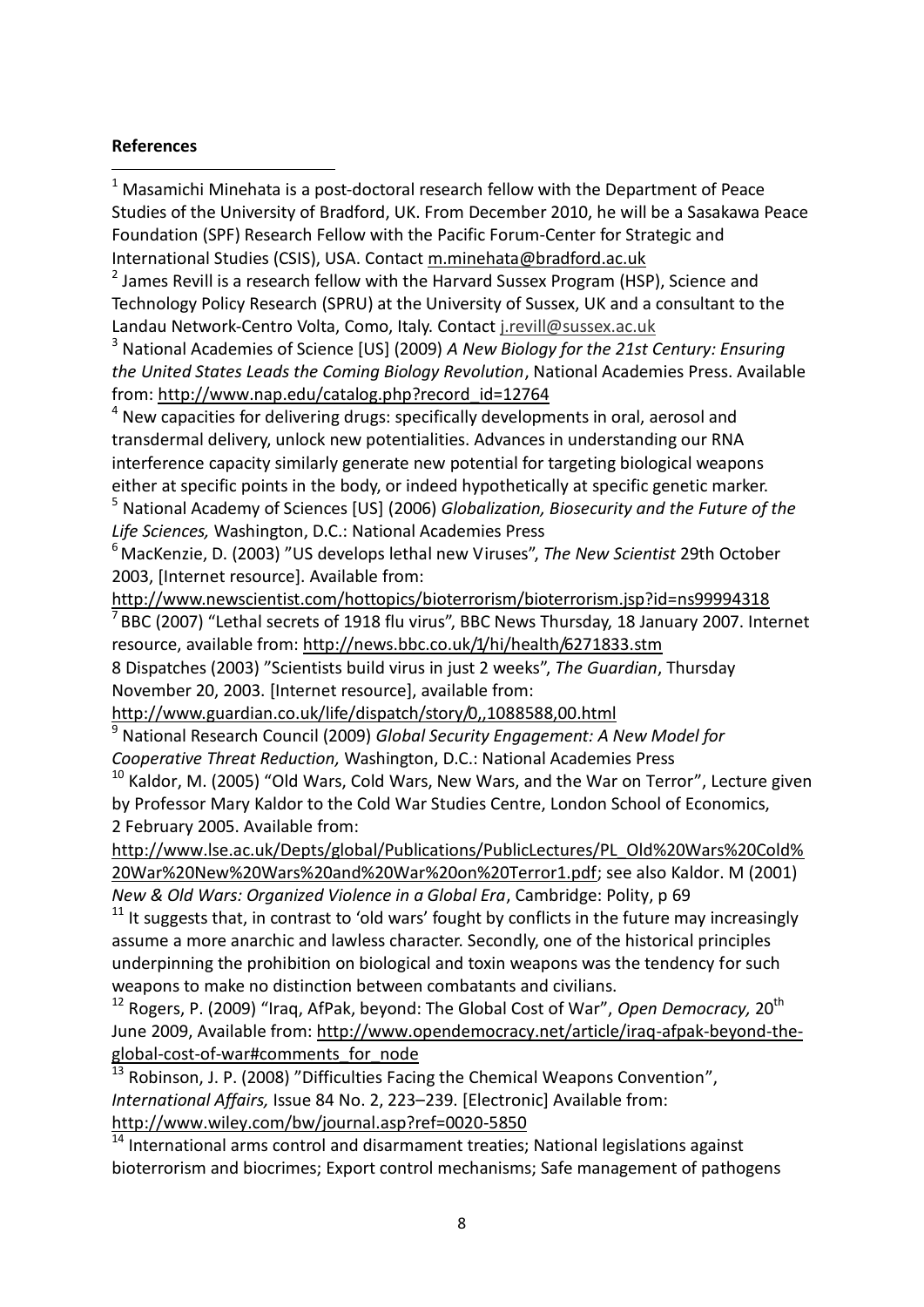and toxins at laboratories; Effective intelligence; Public health preparedness and responsive measures; There have been efforts to conceptualise a multifaceted approach comprised of several practical measures through what is termed the Web of Prevention (WoP). Daniel Feakes, Brian Rappert and Caitriona McLeish (2007) "Introduction: A Web of Prevention," in Brian Rappert and Caitriona McLeish, eds., *A Web of Prevention: Biological Weapons, Life Science and the Governance of Research,* London: Earthscan

<sup>15</sup> Australia. (2005) *Raising awareness: Approaches and opportunities for outreach*, BTWC/MSP/2005/MX/WP.29,Geneva: United Nations, Available from: <http://www.opbw.org/>

<sup>16</sup> United Kingdom and Netherlands. (2005) *Oversight, education and awareness-raising: Report of a UK seminar*, BTWC/MSP/2008/MX/WP.10, Geneva: United Nations, [Electronic], Available: http://www.opbw.org/ [17 January 2010]

 $17$  The survey reported that only 3 out of 57 universities investigated in Europe offered specific biosecurity modules. See Mancini, G. and Revill, J. (2008) Fostering the biosecurity norm: Biosecurity education for the next generation of life scientists, Como and Bradford: Landau Network-Centro Volta and the University of Bradford, [Electronic], Available from: http://www.centrovolta.it/landau/2008/11/07/FosteringTheBiosecurityNormAnEducationalM oduleForLifeSciencesStudents.aspx; See also Revill, J., Mancini, G., Minehata, M. and Shinomiya, N. (2009) "Biosecurity education: Surveys from Europe and Japan", Background paper for the international workshop on promoting education on dual-use issues in the life sciences. 16-18 November 2009, Warsaw, Poland: Polish Academy of Sciences, [Electronic], Available from: http://dels.nas.edu/bls/warsaw/background.shtml

<sup>18</sup> M, Minehata., and N, Shinomiya. (2009) *Biosecurity Education: Enhancing Ethics, Securing Life and Promoting Science: Dual-Use Education in Life-Science Degree Courses at Universities in Japan*. Saitama and Bradford: National Defense Medical College and University of Bradford, [Electronic] Available from:

<http://www.brad.ac.uk/acad/sbtwc/dube/publications/JapanSurvey.pdf>

 $\frac{19}{19}$  Minehata, M. and Friedman, D. (2009) "Biosecurity Education in Israeli Research Universities: Survey Report", *Research Report for the Wellcome Trust Project on 'Building a Sustainable Capacity in Dual Use Bioethics'*, Tel Aviv and Bradford: Institute for National Security Studies and University of Bradford, [Electronic] Available from:

[http://www.brad.ac.uk/acad/sbtwc/dube/publications/Israel\\_BioSecReport\\_Final.pdf](http://www.brad.ac.uk/acad/sbtwc/dube/publications/Israel_BioSecReport_Final.pdf)

<sup>20</sup> Revill, J. (2009) "Biosecurity and Bioethics Education: A Case Study of the UK Context", *Research Report for the Wellcome Trust Project on 'Building a Sustainable Capacity in Dual Use Bioethics'*, Bradford: University of Bradford, [Electronic] Available from: http://www.brad.ac.uk/acad/sbtwc/dube/publications/BioseBioethicsUK.pdf

<sup>21</sup> Gross. M. L (2006) *Bioethics and Armed Conflict: Moral Dilemmas of Medicine and War*,

Cambridge, Mass.: MIT Press

1

<sup>22</sup> See for example a podcast produced ANU by Larry May, Professor of Philosophy at Washington University, in which reasons are given for thinking that just war theory cannot support a complete ban on such weapons [CBW], unless a similar ban on the use of bombs is also endorsed[. http://uc.princeton.edu/main/index.php/component/content/article/2499](http://uc.princeton.edu/main/index.php/component/content/article/2499)

<sup>23</sup> Nathanson, V. (2006) "Bioethics and Armed Conflict: Moral Dilemmas of Medicine and War", *British Medical Journal*, Issue 333 No. 7575, p. 1177, [Electronic] Available from <http://www.ncbi.nlm.nih.gov/pmc/articles/PMC1676099/>